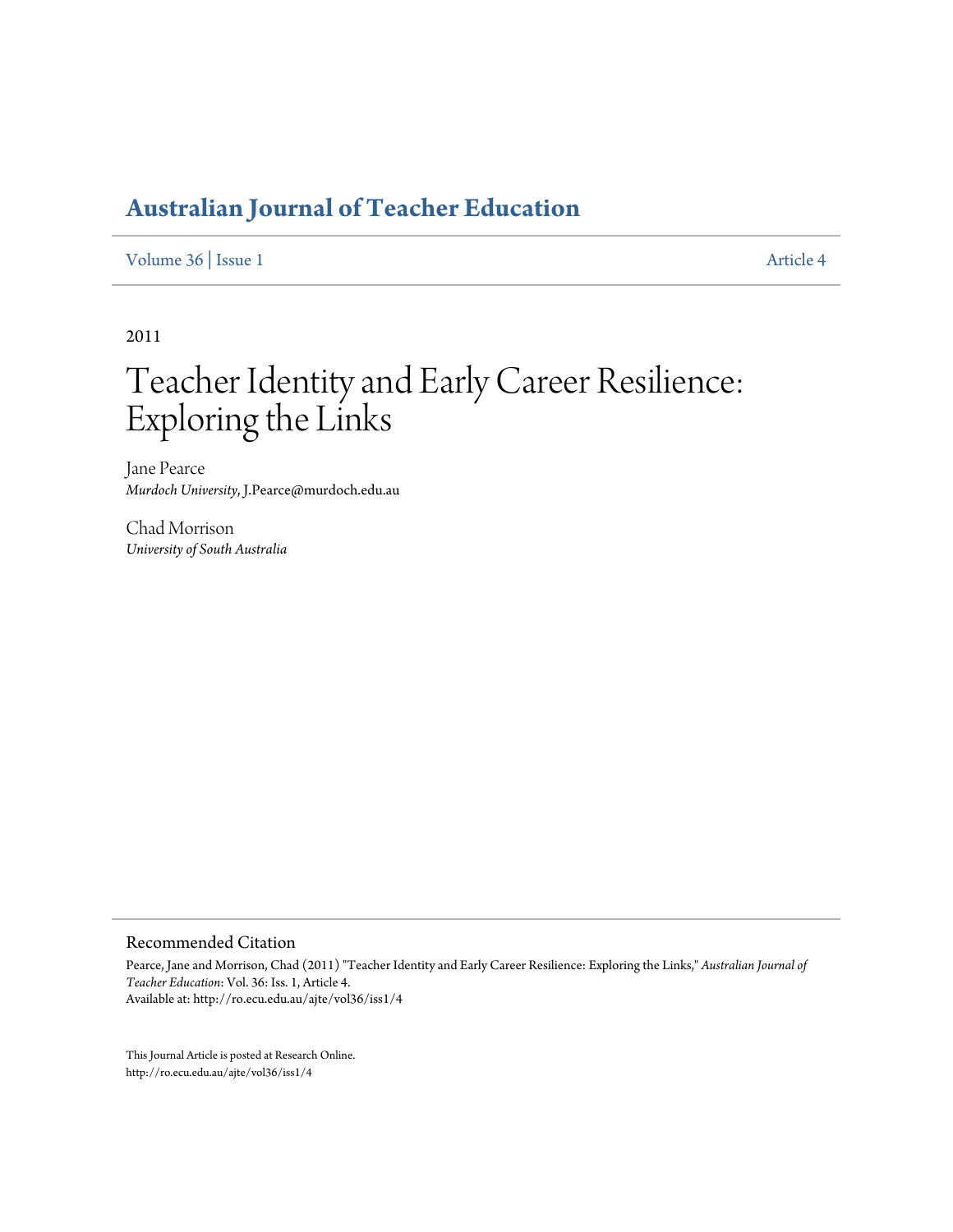# **Teacher Identity and Early Career Resilience: Exploring the Links**

Jane Pearce Murdoch University Chad Morrison University of South Australia J.Pearce@murdoch.edu.au

*Abstract: A collaborative research project that explored the impact of professional, individual and relational conditions on the resilience of early career teachers revealed the importance of understanding how they engage in the formation of professional identities. Drawing on the traditions of narrative enquiry and critical ethnography, this article focuses on the story of Norah, one of sixty beginning teachers interviewed for this study, as she experienced becoming a teacher. Norah's story provides an insight into how early career teachers engage in shaping a professional identity, and leads us to suggest that resilience may be enhanced when early career teachers engage consciously and in relationship with others in this process.*

# **Introduction**

The phenomenon of teacher shortage has become a focus of attention in many Western countries, with the difficulties of attracting and retaining early career teachers adding to the extent of the problem (Moon, 2007). Early career teachers undoubtedly experience particularly high levels of individual stress and burnout, leading to unacceptably high levels of attrition and teacher shortages (Howard  $&$  Johnson, 2004). This article explores some initial insights from a collaborative research project that aims to better understand the experiences of early career teachers and to investigate new ways in which teacher attrition can be addressed. The project involved three Australian universities and a group of eight industry partners. The research uses the lens of early career teacher resilience as a means of gaining an in-depth understanding of the interplay of personal and contextual conditions in early career teachers' experiences (Johnson et al., 2009).

As a starting point the research team adopted a definition of resilience as 'the process of, capacity for, or outcome of successful adaptation despite challenging or threatening circumstances' (Masten, Best & Garmezy, 1990, p. 425). Focusing on resilience not only as an outcome but also as a process enabled the team to go beyond the more traditional, individualistic explanations to explore the interactions between early career teachers and the social, cultural, political and relational contexts of their new profession. On the basis of the preliminary analysis of interviews with 60 early career teachers, we identified and developed five themes or 'domains' in the form of a profile of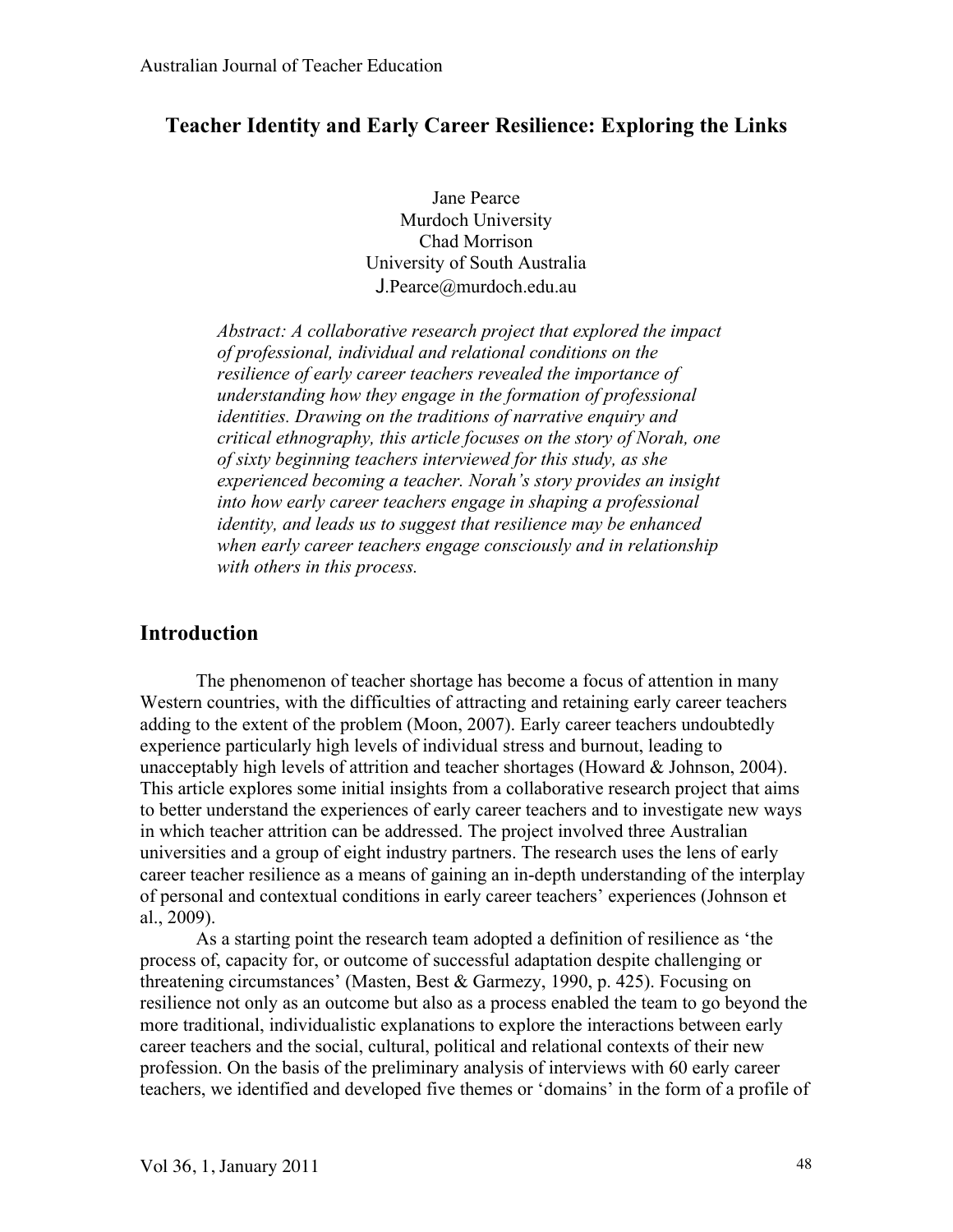contextual conditions that appear to support teacher resilience (Johnson et al., 2010). Teacher identity has emerged from this preliminary analysis as a major 'domain' in the framework of conditions that appear to enhance early career teacher resilience. In this article we focus on the story of Norah, one of sixty beginning teachers interviewed for this study, as she experienced becoming a teacher. Norah's story provides an insight into how early career teachers engage in identity work, and leads us to consider whether early career teacher resilience may be enhanced when teachers engage consciously in the construction of their professional identities.

### **Teacher Identity**

Contemporary theory about identity has replaced the notion of a stable, unified identity with the notion of a self that is constantly being re-constituted (Holstein  $\&$ Gubrium, 2000; Zembylas, 2003). This self is 'a practical discursive accomplishment 'in which individuals 'constitute and reconstitute each other' (Holstein & Gubrium, 2000, p 70). While both personal and public identities are shaped discursively, the two are clearly distinct. Personal identity is a continuing feature of our point of view in the world and is connected to our sense of personal agency. Our public identities are those we present to the numerous different contexts in which we engage with the everyday world and behind which our personal identity 'persists' (Harre & van Langenhove, 1999, in Bullough, 2005, p 239). Bullough's use of the terms 'core' identity and 'situational' identity are useful in clarifying the distinction between these two forms of identity (Bullough, 2005).

For teachers, situational identities are 'made available by the specific cultural and institutional contexts of schooling' (Bullough, 2005, p 240). Institutions like schools tend to prefer and support the formation of certain kinds of professional identities above others, both limiting and enabling identity formations (Bullough, 2005). Beyond schools, identity is also subject to social and historical practices, including discourses around work and teaching. In this sense identity may be likened to *habitus*, since it is at once individual and social (Bourdieu, 1977, 1999, 2004; Maton, 2008).

Early career teachers often experience a mismatch or dissonance between idealism and reality (Abbott-Chapman, 2005). This points to the struggle that teachers experience at this stage of their careers when they are in the process of moving between 'communities of practice' (Wenger, 1998). Bullough frames his own experiences of this as having a 'double-identification and membership,' and describes the experience of living through the transition as a painful struggle: 'I was deeply and profoundly conflicted' (Bullough, 2005, pp. 246-247).

Given the difficult nature of this transition, understanding how early career teachers shape their new professional identities while at the same time enabling their personal selves to persist and remain coherent would seem to be an important part of understanding resilience. The conflicts or dissonance experienced at such moments might have negative consequences, leading to people leaving the profession, but might also have positive consequences such as new learning or motivation for change (Galman, 2009).

Alsup (2006), in her study of the intersection between personal and professional identity in preservice teachers, also explores the idea of 'situated identities', and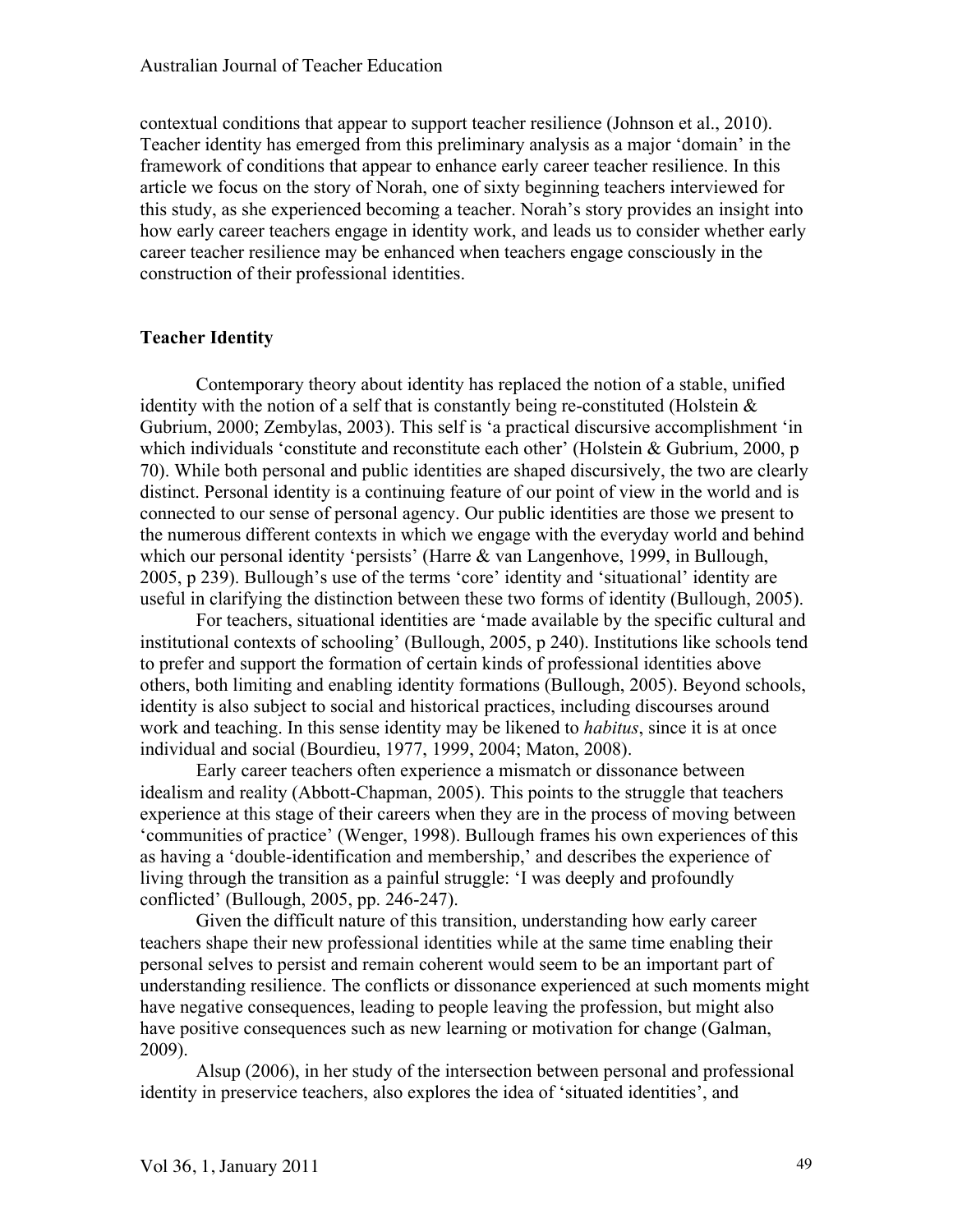demonstrates the complexity of the process of professional identity development. Several types of discourse intersect as part of the process of professional identity development, including the early professional identities that emerge during teacher preparation courses (Alsup, 2006). These 'borderland discourses' that describe 'attempts at connecting the multiple subjectivities or understandings of self' (Alsup, 2006, p 55) enable teachers to build bridges between the discourses of their university courses and the new discourses of their profession. We see later how Norah experienced the difficulties of negotiating between these different discourses.

#### **Methodology**

This article draws on the traditions of narrative enquiry to develop a portrait of Norah. The portrait is based on interview data collected during term two and again at the end of term four of Norah's first year of teaching.

Narrative enquiry is a particularly appropriate approach to exploring identity formation, since personal narratives can be seen as a version of a person's identity work (Taylor & Littleton, 2006). Narratives are continuously under construction, and reflective of the changing social contexts in which they are created. They are produced for particular and prevailing ideologies within the individual's social environments (Taylor & Littleton, 2006, p. 23) and reflect the individual's motivations (Baumeister  $\&$ Newman, 1994). Individuals are actively engaged in this identity work as the language, meanings and identity positions of their society continue, are negotiated and change. Furthermore, as socially constructed meanings change, the identities of individuals are dynamic, responsive and negotiated (Taylor & Littleton, 2006).

Personal narratives also incorporate the histories and experiences of the individual, scripting the biographies that are told through narrative. Importantly, personal narratives 'give voice' to those who are often silenced (Wink, 2005). Furthermore, narratives are shaped by and reflective of previous retellings of these stories that change through subsequent identity work (Zembylas, 2003). In many ways the retelling of narratives – the restructuring of stories to incorporate the moulding of self in relation to social and/or institutional constructions – is identity work in itself, since the forming of stories to justify the reshaping at the same time further contributes to the reshaping of identities. In this sense, 'identities are the result of the inescapable and ongoing process of discussion, explanation, negotiation, argumentation and justification that partly comprises teachers' lives and practices' (Clarke, 2009, p.187). Marsh (2003, p.8) further states that 'we are continually in the process of fashioning and refashioning our identities by patching together fragments of the discourses to which we are exposed'. Narrative allows for this patching together of experience, incorporating its contradictory and ambiguous nature while building a richness and continuity of self that may otherwise be lost or overlooked (Baumeister & Newman, 1994). Consequently, narrative allows us to simultaneously analyse the individual and the narrative itself (Riessman & Speedy, 2007).

Norah's story provides an insight into how, as an early career teacher, she engages in this kind of identity work through constructing a narrative about her experiences of teaching. Her narrative includes reflections on her personal identity, a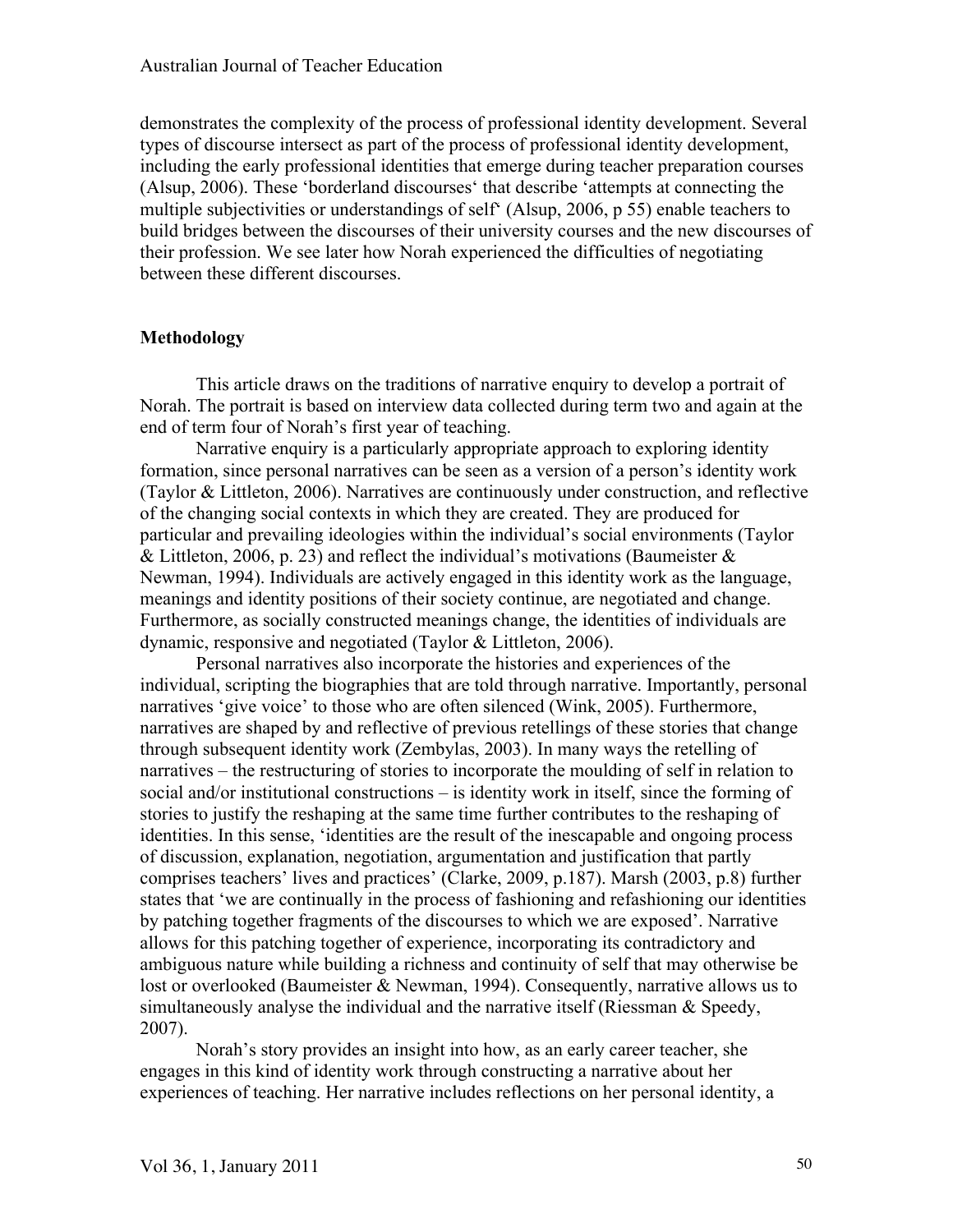statement of her teaching philosophy, and accounts of interactions with significant others in her professional life (students, colleagues and parents). In the process of becoming a teacher, Norah experiences the complex interplay between personal and professional identities as she struggles to keep 'that little bit of me' in the classroom. Her story leads us to consider whether early career teacher resilience may be enhanced when they engage consciously in the construction of their professional identities.

# **Norah's Story**

Norah is an early childhood teacher in her first year of teaching. At the time of the first interview she was based in a large primary (elementary) school and employed on a one-year contract. The school is situated in a low socioeconomic status, outer metropolitan suburb, and hers is a class of 22 five- and six- year olds. The older children are in their first year of compulsory schooling while the younger ones are in the 'preprimary' phase: in other words, in the year prior to the first year of compulsory schooling. She first spoke about her experiences after two terms of teaching.

As a girl, Norah said, she had not wanted to be a teacher. She 'dropped out' in her final year of school, deciding she 'wasn't cut out for university', and went instead to a vocational education college to gain a qualification to work with people with disabilities. She did this for a while and then worked in a special school as an assistant to the teacher. There, others began to comment that she was a lot more confident when working with the children than the teacher was. 'Everyone used to joke and say I might as well be the teacher, including the teacher, because I'd sort of take control.' So Norah thought, 'Why not actually be the teacher?' This reframing of her identity led her to university.

University was a wonderful experience for Norah. She learnt a lot about herself in the four years of her degree, particularly that she could do well in an academic setting. As a child she had thought that she was the 'dumb one' in her family, the odd one out because her brother, sister and both parents were all 'really into reading' books while she was content to read comics. However, getting top marks for her work at university showed her that if she really put her mind to it she could achieve academically. Her success at university gave her a huge confidence boost.

At the end of her final year Norah applied to teach in a number of remote schools in the north of Australia, but when the principal of the school where she did her final preservice teaching placement phoned to offer her a one-year teaching contract, she accepted.

In the first interview Norah spoke about her teaching philosophy. She believes strongly in the value of play-based education for young children. She feels passionate about this. She thinks a lot of people undervalue play and don't understand that children actually are learning when they are playing. She also likes having hands-on activities, and to display the individual things that the children have made. In this she is unlike the teachers in surrounding classrooms, where artwork 'such as 20 identical rabbits' is displayed 'just to make the classroom look attractive'. She also likes using the natural world as the basis for her teaching and is trying to explore that as much as possible by taking her class outside and planning learning based on the things to be found in the areas of bush around the school. At the time of the interview she was worried about plans to cut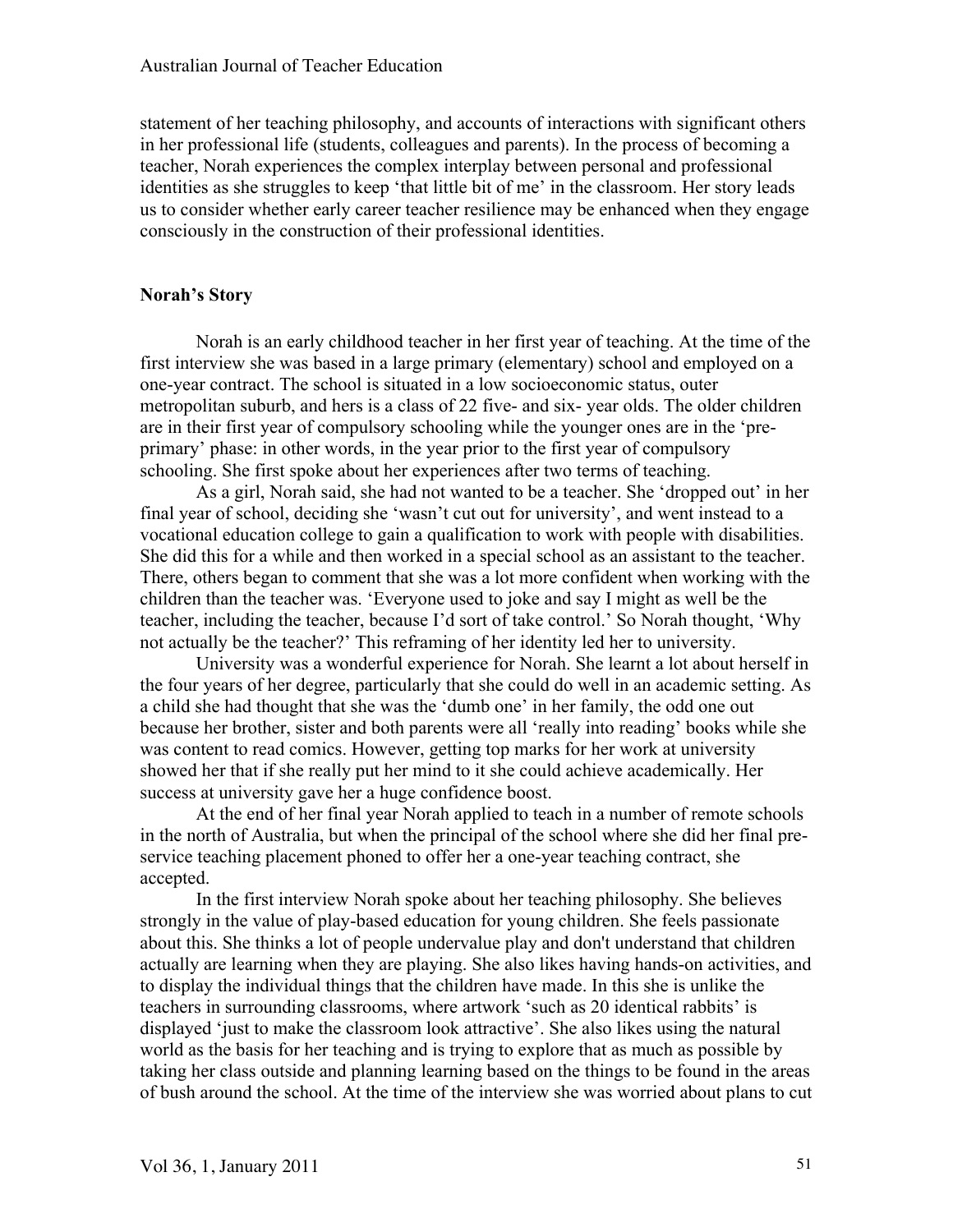down some of the trees in the playground, because they are 'too annoying'. Her goal is to be the most effective teacher she can be.

The school where she works is broken down into small teaching teams of teachers and teacher assistants who work in adjacent classrooms teaching children in the same age group. The teachers who work alongside Norah do not share many of her views about teaching and learning, such as the value of play in the curriculum. This has made her feel rather alone in the school, as she has no one to talk to about how to develop as the kind of teacher she would like to become. She would like to have an ally on the staff who thinks the way she does. However, despite her professional isolation, Norah's approach seems to be working with the children and their parents. She hasn't had any 'major dramas' here, and her relationships with her students and their parents are going well.

Norah's most memorable teaching experience in her first term was when she decided she would do what *she* wanted to do, not what everyone else expected. She and her class played with ice. The original focus was reading, and the children were learning the letter 'i'. But the lesson turned into a science experiment when Norah let the class direct the learning themselves. Students talked excitedly about why the ice was melting and then timed how long it took to melt. Norah was able to sit and observe and interact with the students, and record what the children were saying so she could use it to inform her planning. This example shows the satisfaction Norah gained when she was able to teach in the way she believed was best for students' learning. The lesson showed so well how simple play could support 'all that learning'.

When we picked up Norah's story again at the end of term four she had just discovered that her contract was to be renewed for another year. Although she felt a sense of satisfaction about this she was not sure whether she would accept another contract. Since the earlier interview things had 'gone downhill fairly quickly' as she continued to struggle with the different opinions about teaching that she has found amongst her colleagues. She had 'sort of given up on a lot of things' that she would have liked to do, and it has been 'just too difficult' to work in the ways she would have liked to. The sense of isolation she described in the first interview has remained, despite her attempts to offer to share resources and ideas with her colleagues. She began to discover that her colleagues were making decisions that affected her when she was not there, and she has found it difficult to 'break in'. In the second interview she described how she has started to think about finding another job outside teaching. She came across an advertisement for a job as machine operator at a mine site, and thought, 'pushing buttons sounds good right now'. 'Will I do this [teach] forever?' she asked herself.

#### **Identity Formation in Norah's Story**

Norah's story reveals how she engages with becoming a teacher, and her story speaks of processes of identity formation. Identity formation involves a 'reflexive awareness' of a self, constituted in relation to others (Giddens, 1991, p. 52). Individual identity is only meaningful in relation to 'the social world of other people' (Jenkins, 1996, p. 20), and hence an important aspect of understanding identity is understanding where one 'fits' in relation to other people. For early career teachers like Norah, their colleagues, their students, the students' families and the local community all help to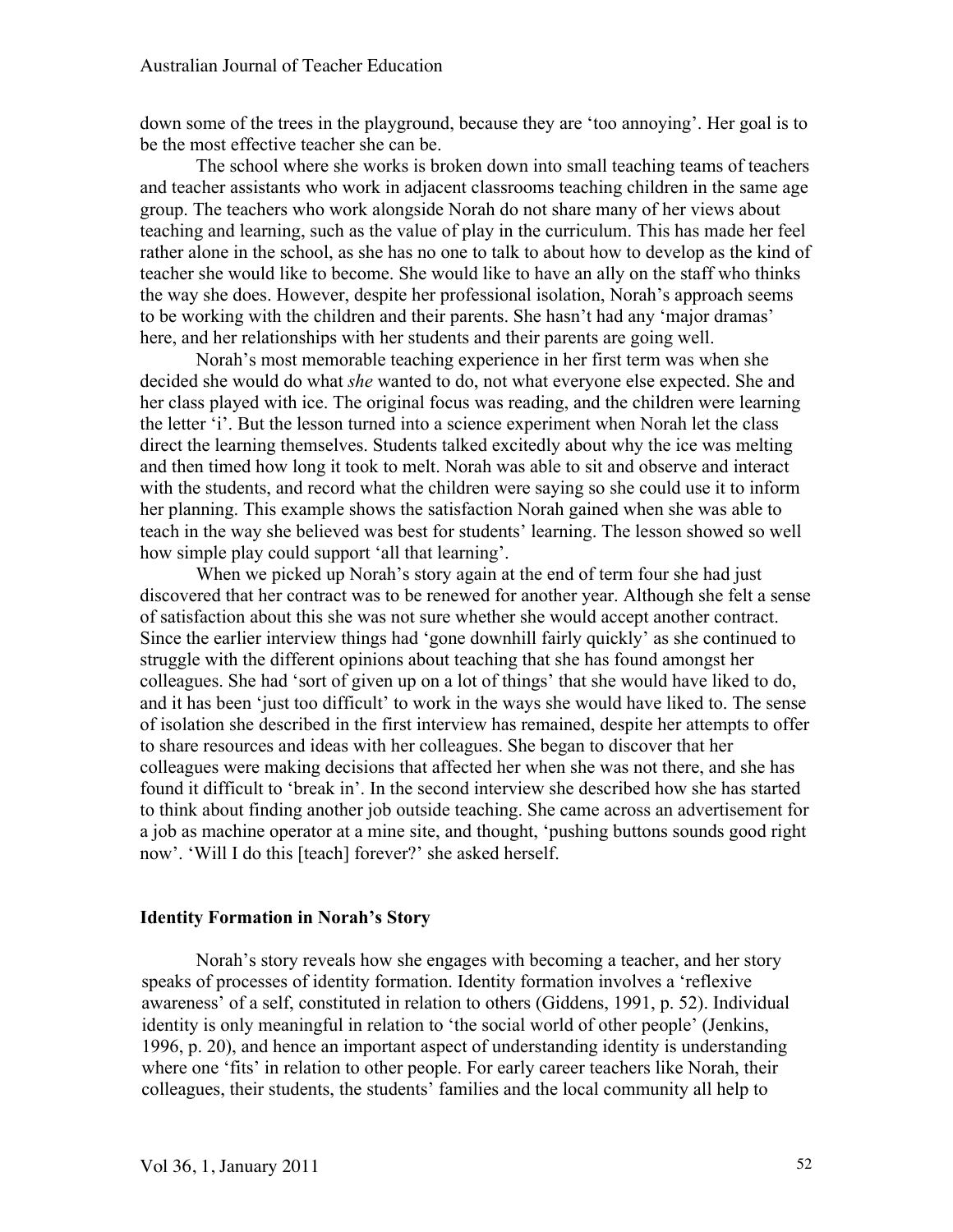provide the relational boundaries within which they form new professional identities. It is also important to understand that Norah's identity formation began long before our research interest in her and will continue on long after our research interest has shifted (Riessman & Speedy, 2007).

Throughout her childhood, Norah's early identity formation framed her as 'dumb' in relation to her siblings and parents. This identity was later reinforced by her schooling experiences and led to her dropping out of school. However, once she began to work in classrooms her emerging identity as a teacher was confirmed by everyone around her and led to her pursuit of a teaching degree. Not only is she now a fully qualified teacher, but someone with a very clear view about the kind of teacher she wants to be and someone whose sense of professional identity is becoming coherent. But this may be fragile while she does not feel she has teaching colleagues who think the same as her.

A coherent sense of identity is characterised by an individual's ability to integrate experiences in the outside world into an 'ongoing 'story' about the self' (Giddens, 1991, p. 52). This process of integrating new experiences into a 'story of self' would seem to be a key aspect of the experiences of early career teachers as they explore new identities alongside the exploration of new professional roles. Norah is intent on sustaining her professional self despite her new experiences of an absence of affirmation by others and a limited sense of belonging.

The conviction with which Norah speaks of her goals and successes in teaching indicates that as an undergraduate she found a professional space within a set of guiding principles about pedagogy (based on play and student self-direction) that resonates with her. Her identity thus encompasses her beliefs about how children learn and about the role of the teacher in supporting learning, and is underpinned by her values such as what is worth knowing and the importance of recognising each child's individual achievement. Like all new teachers Norah is now operating in a particular professional space in which social interactions are vital in shaping her teacher identity (McLeod, 2001; Forde, McMahon, McPhee & Patrick, 2006) and not all of Norah's beliefs will be supported within this space. In Norah's case, her social interactions work against her developing the particular identity she seeks and hence she is left with feelings of isolation and dissonance, to the extent that after one year in teaching she is considering leaving. Her description of the wonderful day when she stepped back to allow the children to explore ice, when she decided she would just do what *she* wanted to do and not what everyone else was expecting her to do, shows that this experience took place in spite of, not because of, the existence of a professional space for this kind of work to happen. The fact that by the end of the year she has 'given up on a lot of things' is evidence of how hard it has been to continue to learn and grow in a situation of professional conflict.

#### **Dissonance and Habitus: Their Potential for Learning and Growth**

Cognitive dissonance occurs when 'two things occur together... [but] they do not belong together' (Festinger, 1958, p. 63). Cognitive dissonance can be thought of as the 'product of conflict between one or more opposing thoughts' (Galman, 2009, p. 471). For example, such dissonance may be the product of the difference between how individuals see themselves and how others perceive them (Raffo & Hall, 2006); the result of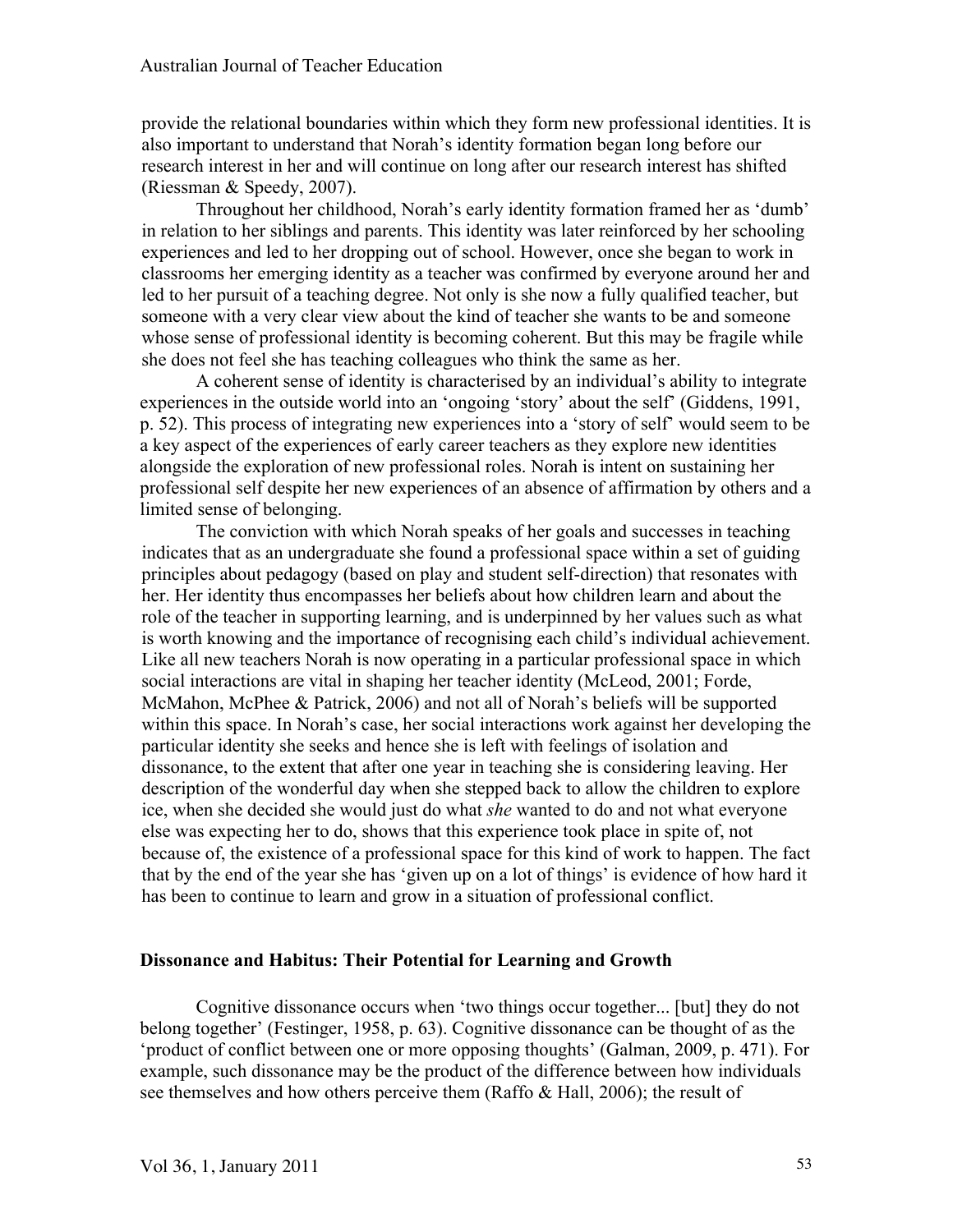differences between the individuals' beliefs, values and expectations of teaching and the realities of the profession (Galman, 2009; Raffo & Hall, 2006); or teaching contexts that contrast with those previously experienced (Raffo & Hall, 2006).

In experiencing conflict between her own preferred ways of teaching and those of other teachers in the school, Norah could be said to be experiencing all of these types of cognitive dissonance (Galman, 2009). Cognitive dissonance is relevant to Norah's experiences as her current narrative reveals tensions between what she believes are important understandings about teaching, derived from and shaped by the formation of her habitus (Bourdieu, 1998, 2004), and the different realities of how teaching is structured by others around her. The experience of dissonance is not necessarily benign and leads in some instances to feelings of stress and depression (Anderson et al., 2010) that in turn are likely to compromise a person's resilience. Yet dissonance also brings with it the potential for growth, learning and transformation (Mezirow, 2000). For Norah and other early career teachers like her it will be important to ensure that their experiences of dissonance lead to positive outcomes, including the enhanced resilience that comes with the construction of professional identities that are 'in tune' with their personal identities.

For Norah, her continued experiences of failure and lack of enjoyment of school as a student contributed to her decision to leave early. As a teacher at the start of her career, it will be important to ensure that similar negative experiences do not once again contribute to a decision to leave the field. Norah continues to believe in herself as a teacher and in the philosophies that she has about teaching and learning, but also acknowledges the challenges to both that are present in the realities of her professional setting. The narratives that she constructs reveal this dissonance, but also show the subtle ways in which she is trying to establish congruence by consciously going against the grain and appealing to the positive feedback from students and parents to support her professional decisions. While at the time of the interview dissonance was acting as a motivator for Norah, the possibility remains that ultimately this dissonance will become an inhibitor that will lead her once again to make the decision to leave.

Raffo & Hall (2006) describe the type of positioning that Norah is engaged in as reflective of 'habitus' (Bourdieu, 1977, 1999, 2004). Bourdieu (1998, 2004) uses the concept to describe the way in which individuals behave and how they structure and live their daily lives. Habitus appears to be common sense and natural; it is of individuals' own making, but in many ways is made unselfconsciously. Habitus is intimately connected with the experiences that are the result of individuals' engagements with the external world.

Habitus is important in interpreting Norah's narratives – of self-as-other-thanteacher and eventually of self-as-teacher – as these reflect the systems, beliefs and structures that exist within her and her lived and experienced world (Bourdieu, 1998, 2004). Norah's history, prior values, dispositions, behaviours and orientations influenced her initially to believe that she could go to university. Later, she constructed new narratives that enabled her to envisage a different future as a teacher. These decisions reflect Norah's ability to capitalise on her cultural and material resources (Bourdieu, 1998), while attempting to reduce or eliminate cognitive dissonance (Festinger, 1958). Here, habitus provides the lens for viewing the structures and guiding framework for choice, while dissonance emerges as a force for action.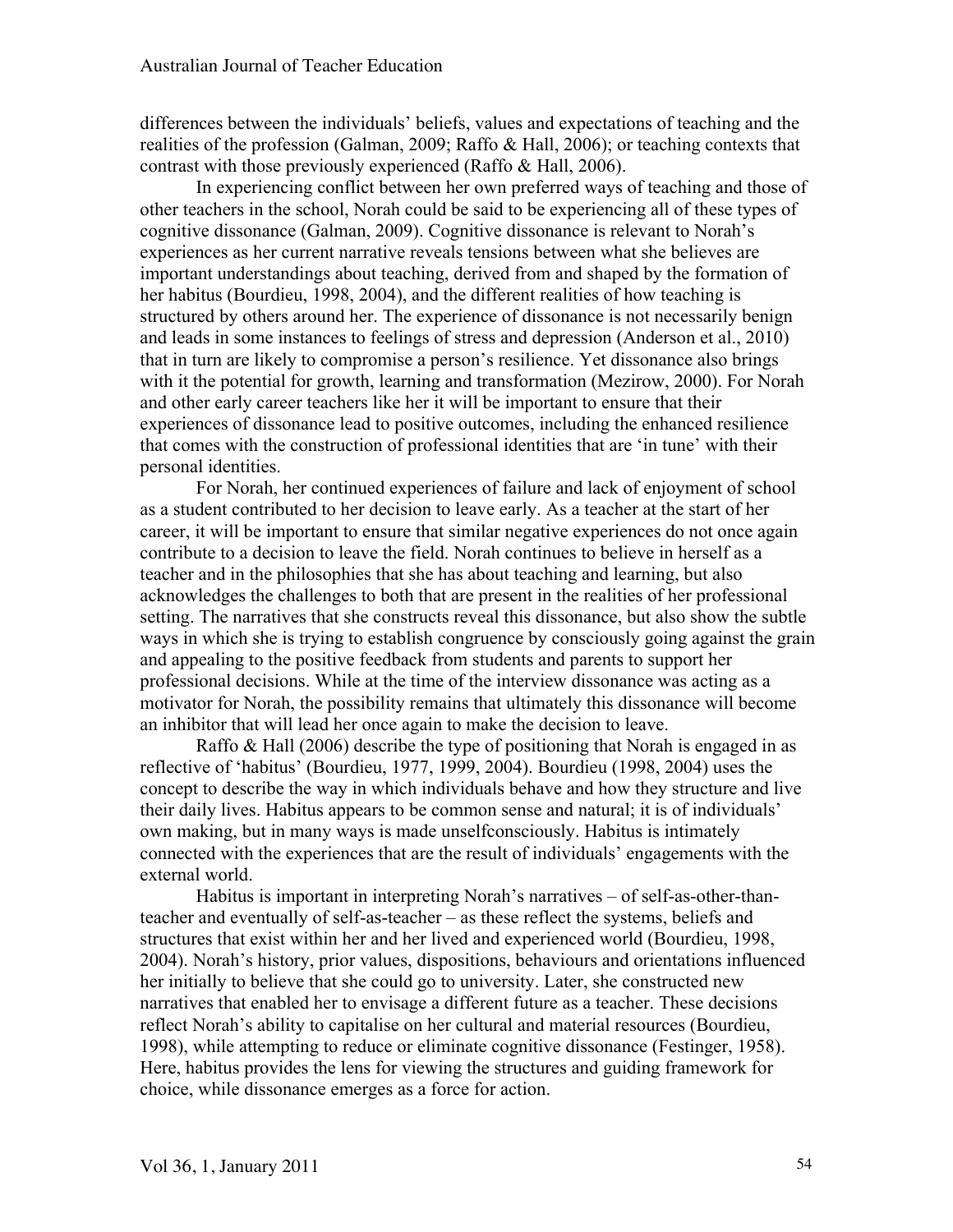#### **How are Identity Formation and Resilience Connected?**

We note the perception that 'reduction of dissonance is rewarding, in the same sense that eating when hungry is rewarding' (Festinger, 1958, p. 63). While it would be a misapprehension, in our view, to limit the explanation of Norah's identity formation to a superficial view of the rewards of reducing dissonance, it is in the processes of coming to terms with dissonance that Norah reveals herself working to develop her professional identity. By attempting to overcome this dissonance, Norah is fashioning a sense of self that reflects the social and institutional expectations of the profession while also enabling her personal self to remain coherent. The extent to which she is successful may have a bearing on her capacity to be resilient.

Norah positioned herself early in life as someone who, because of her perceived academic limitations, lacked the potential to become a teacher. Later, as the result of new experiences and her different readings of how she was positioned in relation to the social, professional and learning spaces she inhabited, she opted into the teaching profession. Understandings of the rewards available to her (Bourdieu, 1977) throughout her undergraduate preparation contributed to the rewriting of stories that suited her needs. But this does not mean that her original position was one of a lack of resilience. While her experiences and sense of self are now telling her a new story of self-as-teacher, this does not then mean that teachers (pre-service, early career or experienced) tell themselves stories to keep themselves in the profession simply because it suits them to reaffirm those stories. The function of these stories may be to maintain a person's role and status as a teacher, to overcome dissonance (to learn, grow or be 'resilient') or to position themselves to make the most of their cultural capital within the field (Bourdieu, 1998), in this case the field of teachers' work.

We argue that resilience is about more than assuring positive outcomes for individual teachers in terms of the development of pedagogical effectiveness, the acquisition of a professional knowledge and skills base, and the achievement of professional acceptance and belonging. If Norah cannot reconcile her struggles to acknowledge where she falls outside of the boundaries of the field, from her colleagues' perspectives, her capacity to remain engaged in her profession is compromised. We suggest that if she is to be resilient and remain engaged in her profession it will be important for her to use her own beliefs about teaching and learning to author a new script that allows her to capitalise on her investments in becoming a teacher.

The stories that Norah constructs affirm the emergence of a secondary habitus (Bourdieu, 1977) – that of a teacher – and justify her place within the profession through the social responses of parents and students within her social environment. In this sense, Norah's story falls into what Alsup (2006) describes as 'borderland discourse', which involves becoming conscious of how one's thoughts and actions can 'incorporate the personal as well as the professional' (Alsup, 2006, p. 125). Engaging in such discourse involves honouring one's personal beliefs and experiences while at the same time acting in ways that are recognisably professional. Norah's experiences, in which she is not only trying to incorporate the personal as well as the professional but also having to choose between different ways of being professional, suggest that this process is not clear cut. Importantly, successful engagement in such work results in the development of a 'personal pedagogy' that incorporates both personal beliefs and ideologies and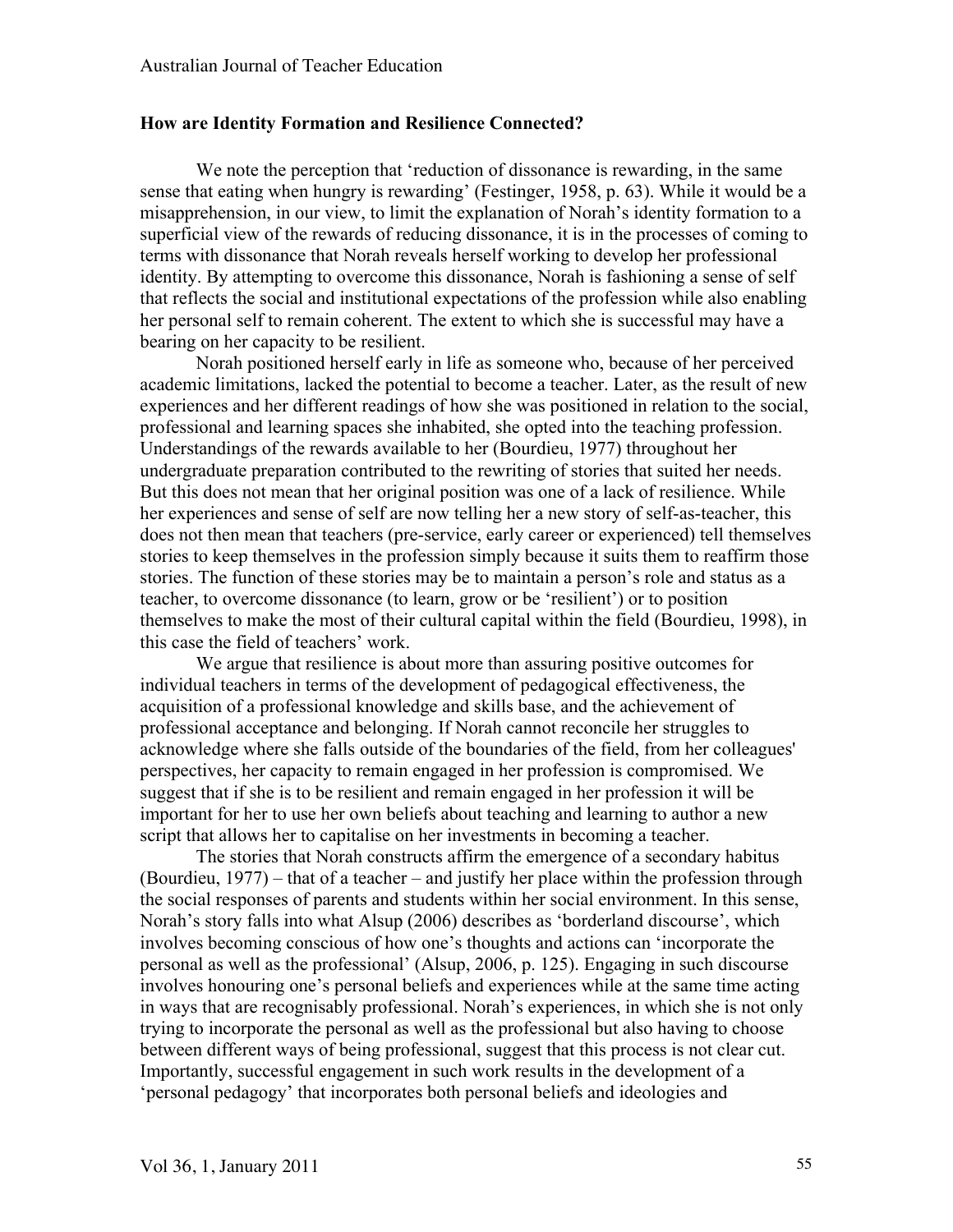educational theory as a philosophical basis for decision making in the classroom (Alsup, 2006, p. 127).

Identity formation is the product of interaction with others, since 'identity is at once a complex matter of the social and the individual' (Clarke, 2009, p. 189). Such interactions, which may include the conversations teachers have about teaching, the emails they send to friends where they reconstitute events of the day, the seeking of support from critical friends about their practice and the myriad of other interchanges between teachers, we suggest when taken together constitute practices that result in identity formation. Through these exchanges teachers are modelling and shaping the self – the language, meanings and structuring of self go hand-in-hand with the formation of professional identities. We suggest that this means that the shaping of a professional identity takes place during teachers' social exchanges and as a result of interactions within other members of the school community such as students and parents. Evidence of this work is embedded in Norah's story. For example, Norah's recognition that she *is* creating positive opportunities for students is likely to contribute to a different construction of herself as a teacher than if she were to incorporate her colleagues' counter perspectives to judge the quality of her teaching. The shaping of her professional identity involves reconciling the dissonance she has experienced when at the centre of these different social exchanges.

Whether Norah continues to make a success of this process as she makes her way through the difficult early years of teaching remains to be seen. It has been suggested that commonly occurring perceptions of teacher identities (such as a teaching 'personality', a disposition to care and the ability to teach a curriculum) may no longer 'fit the school contexts in which teachers operate' (Sugrue, 1997, p. 222). In Norah's story, there is a suggestion that normalised discourses about teaching in that particular school threaten to overshadow more individualistic expressions of identity such as those found in her story. In such a case, there is a risk that an impoverished view of the teacher's role will form the dominant narrative of what it is to be a teacher, with diminishing possibilities for behaving differently. However, '[e]ven in the face of strong "enculturation" individuals have choice about the positions they adopt in relation to the workplace, what they learn and how they identify with it' (Shreeve, 2009, p. 152). To ensure that Norah's experience of dissonance leads to growth and a desire to remain in the profession, it may be essential that she be supported in engaging in social exchanges with colleagues that enable her to consciously exercise this choice.

#### **Conclusion**

Identity formation is a discursive process, taking place as a result of interactions with others and developing as part of a narrative of the self (Giddens, 1991; Danielewicz, 2001; Sfard & Prusak, 2005; Alsup, 2006). Such identity formation may be seen as a constitution of oneself within a range of possibilities and meanings (Zembylas, 2003, p. 107). For teachers at the beginning of their career, interactions with colleagues (teaching and non-teaching), students and students' families are all crucial to this construction of self. Successful engagement in the construction of the new self seems to be assisted in professional contexts where new and different ways of thinking can be accommodated,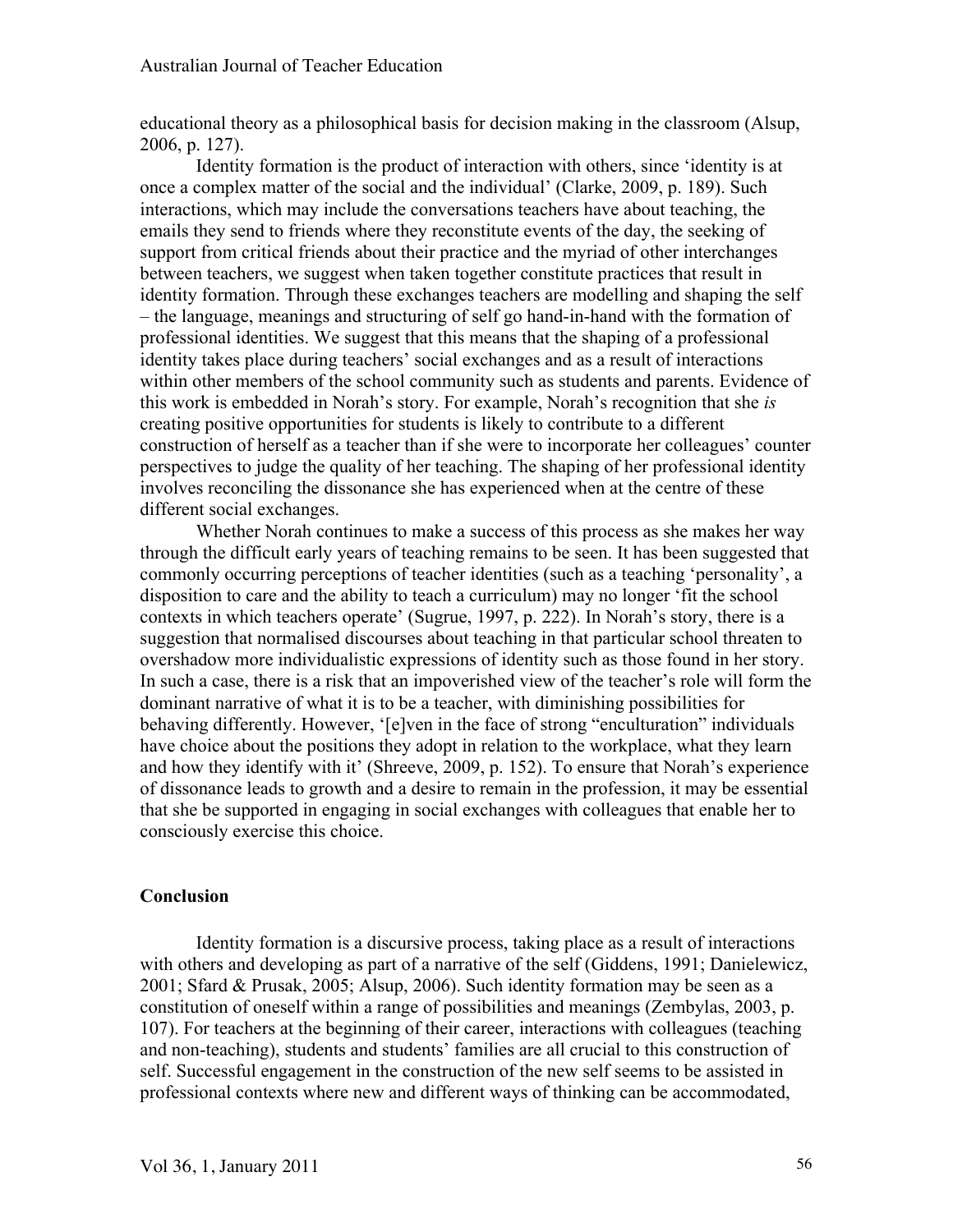both by teachers at the start of their careers and by more experienced colleagues. While Norah's interactions with others have at times led to experiencing dissonance that made her question her decision to become a teacher, her desire to 'have that little bit of me in there' remains a resource that helps her to engage productively with the challenges she faces. This realisation of her identity results in a sense of agency, 'of empowerment to move ideas forward, to reach goals, or even to transform the context' (Beauchamp  $\&$ Thomas, 2009, p. 183), and in turn contributes to her becoming resilient through strengthening her ability to cope with negative experiences such as her sense of being isolated in the school. The experience of 'being disconnected from our own truth, from the passions that took us into teaching' has been described as 'painful' (Palmer, 1998, p. 21). Norah's story is indicative of the power of this assertion, and hints at the central importance for Norah of hanging on to fragments of her 'own truth' about the kind of teacher she wants to be as she grapples with what it means to be a teacher.

# **References**

- Abbott-Chapman, J. (2005). Let's keep our beginning teachers! *Principal Matters.*  Summer 2005, 2-4.
- Alsup, J. (2006). *Teacher identity discourses: Negotiating personal and professional spaces.* Mahwah, NJ: Lawrence Erlbaum Associates.
- Anderson, J., Reimer, J., Khan, K., Simich, L., Neufeld, A., Stewart, M. & Makwarimba, E. (2010). Narratives of 'dissonance' and 'repositioning' through the lens of critical humanism. *Advances in Nursing Science*, 33(2), 101-112.
- Baumeister, R. & Newman, L. (1994). How stories make sense of personal experiences: Motives that shape autobiographical narratives, *Personality and Social Psychology Bulletin*, 20(6), 676-690.
- Beauchamp, C. & Thomas, L. (2009). Understanding teacher identity: An overview of issues in the literature and implications for teacher education, *Cambridge Journal of Education*, 39(2), 175-189.
- Bullough, R. J. (2005). The quest for identity in teaching and teacher education. In G. Hoban (Ed.) *The missing links in teacher education design* (pp. 237-258). Dordrecht: Springer
- Bourdieu, P. (1977). *Outline of a theory of practice.* Cambridge: Cambridge University Press.
- Bourdieu, P. (1998). The new capital. In P. Bourdieu (Ed.), *Practical reason.* Stanford, CA: Stanford University Press.
- Bourdieu, P. (1999). *The weight of the world: Social suffering in contemporary society.*  Oxford: Polity Press.
- Bourdieu, P. (2004). The forms of capital. In S. Ball (Ed.), *The RoutledgeFalmer reader in sociology of education.* Oxford: RoutledgeFalmer.
- Clarke, M. (2009). The ethico-politics of teacher identity. *Educational Philosophy and Theory*, 41(2), 185-200.
- Danielewicz, J. (2001). *Teaching selves: Identity, pedagogy and teacher education.* Albany, New York: State University of New York Press.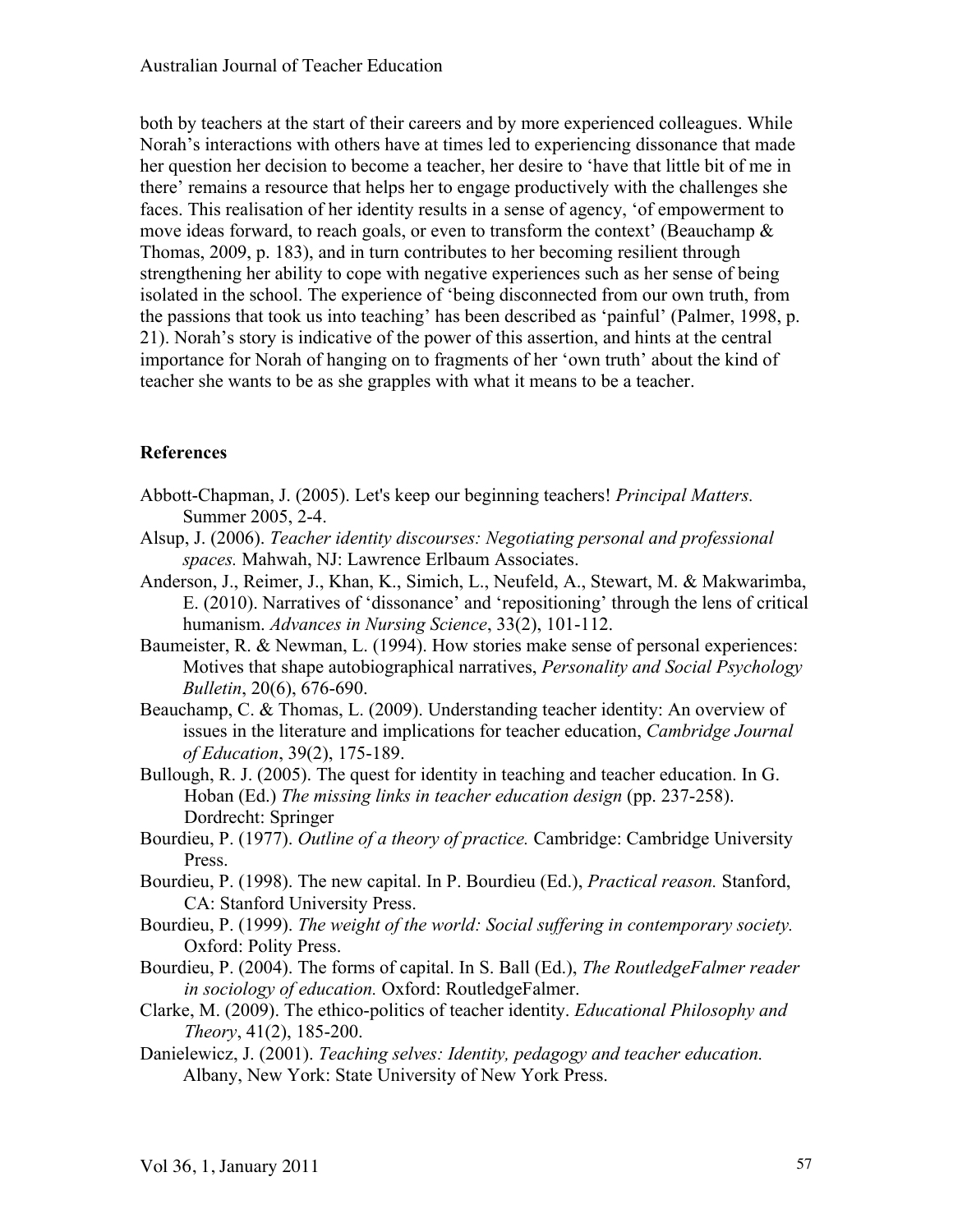- Festinger, L. (1958). The motivating effect of cognitive dissonance. In G. Lindsey (Ed.), *Assessment of human motives*. New York: Holt, Rinehart & Winston.
- Forde, C., McMahon, M., McPhee, A. and Patrick, F. (2006). *Professional development, reflection and enquiry.* London: Paul Chapman.
- Galman, S. (2009). Doth the lady protest too much? Pre-service teachers and the experience of dissonance as a catalyst for development. *Teaching and Teacher Education*, 25(3), 468-481.
- Giddens, A. (1991). *Modernity and self-identity: Self and society in the late modern age.* Stanford, CA: Stanford University Press.
- Holstein, J. and Gubrium, J. (2000). *The self we live by: Narrative identity in a postmodern world*. Oxford: Oxford University Press.
- Howard, S., & Johnson, B**.** (2004). Resilient teachers: Resisting stress and burnout. *Social Psychology of Education*, 7(3), 399-420.
- Jenkins, R. (1996). *Social identity.* London: Routledge.
- Johnson, B., Le Cornu, R., Down, B., Sullivan, A., Peters, J., Pearce, J. and Hunter, J. (2009). Examining early career teacher resilience: Insights from an Australian study. *British Educational Research Association Annual Conference*, Manchester, UK 2-5 September.
- Johnson, B., Down, B., Le Cornu, R., Peters, J. Sullivan, A., Pearce, J. and Hunter, J. (2010). Conditions that support early career teacher resilience. Refereed paper presented at the *Australian Teacher Education Association Conference*, Townsville, Queensland, 4-7 July.
- Maton, K. (2008). Habitus. In M. Grenfell (Ed.), *Pierre Bourdieu: Key concepts.*  Stocksfield: Acumen.
- McLeod, J. (2001). *Teacher working knowledge: The value of lived experience*. Retrieved 28.08.09 from: http://ultibase.rmit.edu.au/Articles/nov01/mcleod1.htm
- Marsh, M. (2003). *The social fashioning of teacher identities.* New York: Peter Lang.
- Masten, A., Best, K. & Garmezy, N. (1990). Resilience and development: Contributions from the study of children who overcome adversity. *Development and Psychopathology*, 2, 425- 444.
- Mezirow, J. (2000). *Learning as transformation: Critical perspectives on a theory in progress*. San Francisco, CA: John Wiley.
- Moon, B. (2007). *Research analysis: Attracting, developing and retaining effective teachers – a global overview of current policies and practices.* Paris, France: UNESCO.
- Palmer, P.J. (1998). *The courage to teach: Exploring the inner landscape of a teacher's life.* San Francisco, CA: Jossey Bass.
- Raffo, C. and Hall, D. (2006). Transitions to becoming a teacher on an initial teacher education and training programme. *British Journal of Sociology of Education*, 27(1), 53-66.
- Riessman, C. Kohler and Speedy, J. (2007). Narrative inquiry in the psychotherapy professions: a critical review. In D. Jean Clandinin (Ed.) *Handbook of narrative inquiry: mapping a methodology.* Thousand Oaks, CA: Sage Publications.
- Sfard, A. and Prusak, A. (2005). Telling identities: In search of an analytic tool for investigating learning, *Educational Researcher*, 34(4), 14-22.